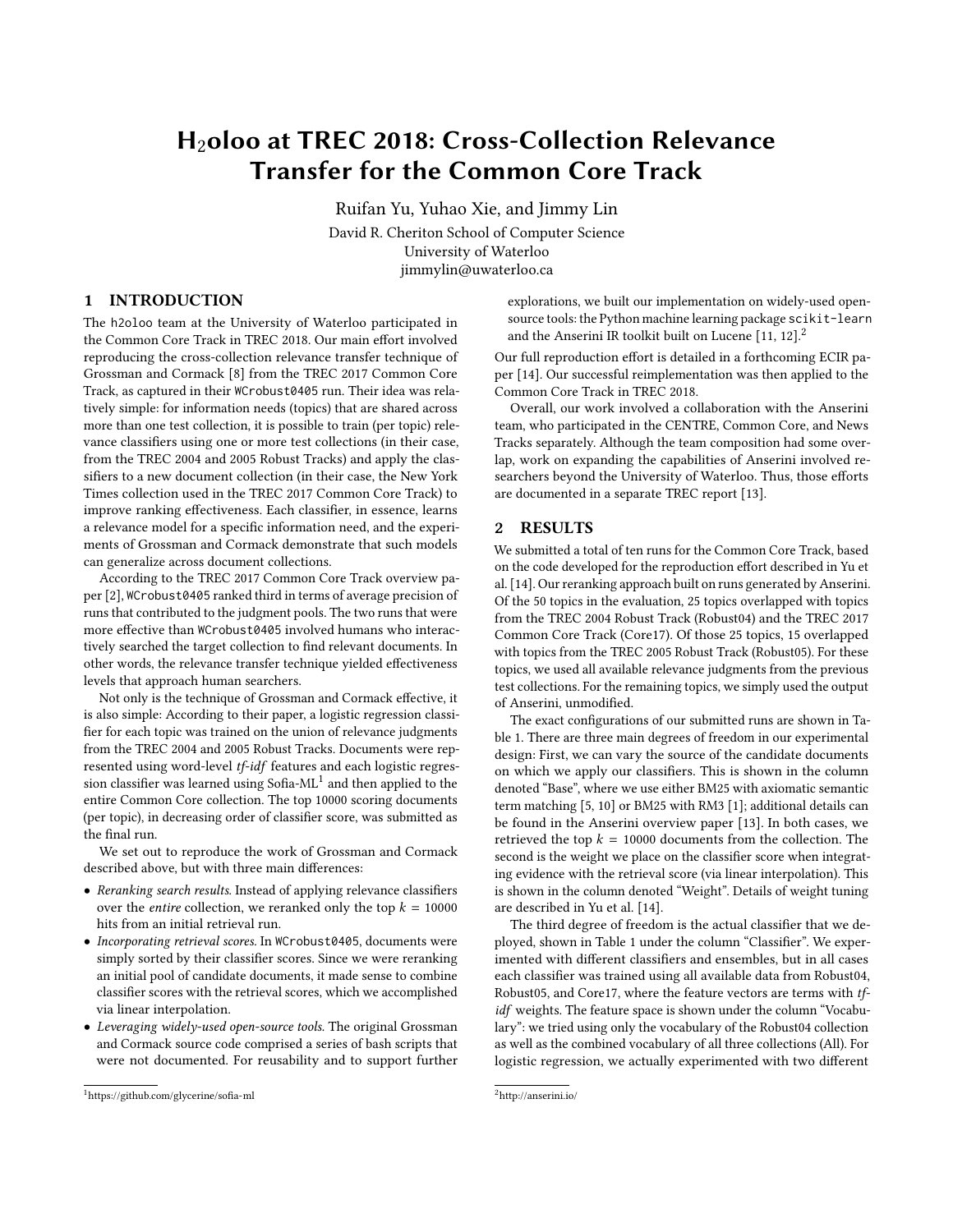<span id="page-1-0"></span>

|                | Run                 | Base         | Weight                   | Classifier            | Vocabulary | AP     | <b>NDCG</b> | P@10   | Pool |
|----------------|---------------------|--------------|--------------------------|-----------------------|------------|--------|-------------|--------|------|
| 1              | h2oloo LR2AX0.6     | $BM25 + Ax$  | 0.6                      | LR <sub>2</sub>       | Robust04   | 0.3256 | 0.6145      | 0.5800 | N    |
| 2              | h2oloo LR2 rm3      | BM25 + RM3   | 0.6                      | LR <sub>2</sub>       | Robust04   | 0.3273 | 0.6113      | 0.5800 | N    |
| 3              | h2oloo LRax0.6      | $BM25 + Ax$  | 0.6                      | LR2                   | All        | 0.3227 | 0.6123      | 0.5800 | Y    |
| $\overline{4}$ | h2oloo_e7ax0.6      | $BM25 + Ax$  | 0.6                      | 7 classifier ensemble | All        | 0.3310 | 0.6215      | 0.5840 | Υ    |
| 5.             | $h2oloo$ e $7ax0.7$ | $BM25 + Ax$  | 0.7                      | 7 classifier ensemble | All        | 0.3274 | 0.6209      | 0.5880 | N    |
| 6              | h2oloo e7rm30.6     | BM25 + RM3   | 0.6                      | 7 classifier ensemble | All        | 0.3333 | 0.6143      | 0.5820 | N    |
|                | h2oloo e7rm30.7     | $BM25 + RM3$ | 0.7                      | 7 classifier ensemble | All        | 0.3361 | 0.6177      | 0.5940 | N    |
| 8              | h2oloo enax0.6      | $BM25 + Ax$  | 0.6                      | 3 classifier ensemble | All        | 0.3341 | 0.6233      | 0.5860 | Y    |
| 9              | h2oloo enax0.7      | $BM25 + Ax$  | 0.7                      | 3 classifier ensemble | Robust04   | 0.3351 | 0.6218      | 0.5920 | Y    |
| 10             | h2oloo enrm30.6     | BM25 + RM3   | 0.6                      | 3 classifier ensemble | All        | 0.3382 | 0.6193      | 0.5920 | Y    |
|                | anserini_bm25       | <b>BM25</b>  | ٠                        |                       |            | 0.2284 | 0.5064      | 0.4500 | Y    |
|                | anserini ax         | $BM25 + Ax$  | $\overline{\phantom{a}}$ | -                     | ٠          | 0.2734 | 0.5582      | 0.4960 | Y    |
|                | anserini rm3        | $BM25 + RM3$ | $\overline{\phantom{a}}$ |                       |            | 0.2680 | 0.5422      | 0.4680 | Y    |

Table 1: The configuration and effectiveness of our submitted runs; results from Anserini provided for reference.

configurations, what we call LR1 and LR2. The primary difference is that LR2 uses the so-called "balanced" mode in scikit-learn to automatically adjust class weights to be inversely proportional to class frequencies.

The first three rows of Table [1](#page-1-0) describe submissions that used only one classifier (LR2) to rerank the documents. The second block of the table (rows 4–8) describes submissions that deployed both LR1 and LR2 as part of a seven-classifier ensemble. The seven classifiers are as follows: LR1, LR2, SVM, gradient boosting trees, stochastic gradient descent classifier, stochastic gradient descent regressor, and ridge regressor. Finally, we tried a three-classifier ensemble, with only LR2, SVM, and gradient boosting trees; this is shown in the third block of the table (rows 8–10). For the ensembles, the score from each classifier is averaged and then interpolated with the original retrieval score.

For each configuration, Table [1](#page-1-0) also shows effectiveness in terms of standard ranked retrieval metrics. The final column denotes whether or not the run contributed to the judgment pool. We see that classifier ensembles yield better effectiveness over using only logistic regression, but it is unclear whether the seven-classifier ensemble beats the three-classifier ensemble, since the scores are all quite close. Nevertheless, given the greater complexity of a seven-classifier ensemble, the three-classifier ensemble should be preferred. In terms of the initial retrieval, axiomatic semantic term matching and RM3 yield comparable end-to-end results, although we achieve a higher AP (by a small margin) with BM25 + RM3. We do not believe any firm conclusions can be drawn about the relative merits of these query expansion techniques due to the lack of parameter tuning.

For reference, the final block of Table [1](#page-1-0) reports results from baseline Anserini runs: BM25, BM25 with axiomatic semantic term matching, and BM25 with RM3 (respectively). We see that relevance transfer leads to large gains in effectiveness.

## 3 REPEATABILITY ANALYSIS

Given growing interest in reproducibility in information retrieval [\[3,](#page-2-9) [6,](#page-2-10) [7,](#page-2-11) [9\]](#page-2-12), here we document a case study that highlights some of the

challenges researchers face today. To provide a common vocabulary, we adopt the definitions of the terms repeatable, replicable, and reproducible as follows, per recent ACM guidelines:<sup>[3](#page-1-1)</sup>

- Repeatable: a researcher can reliably repeat her own computation.
- Replicable: an independent group can obtain the same result using the author's own artifacts.
- Reproducible: an independent group can obtain the same result using artifacts which they develop completely independently.

Although one might imagine repeatability to be achievable in a fairly straightforward manner, in practice it is non-trivial and involves quite a number of complexities and nuances (nevermind replicability or reproducibility). The fundamental problem is that computational artifacts are always evolving, and even if they remains static, their execution environments can change in unanticipated ways. We detail our experiences below:

The deadline of the TREC 2018 Common Core Track was in August 2018, and our submitted runs were generated before then. Since Anserini is an open-source project, all code changes are publicly documented; however, code for relevance transfer was kept in a separate private repository. While it would have been possible to snapshot the code that generated our official submitted runs (e.g., by commit ids), unfortunately we did not do this.

The relevance transfer code was not contributed to the Anserini code repository until December 2018. However, the Anserini codebase itself had evolved from the summer, such that the contributed code targeted the most recent state of the codebase at the time (as opposed to the state of the code in August). At commit acf4c87 (dated 12/15/2018), when we were ready to repeat the previously submitted TREC runs, we obtained different results. This point is worth emphasizing:

We, as the authors, were unable to repeat the results of our own submitted runs!

In other words, the exact state of the computational artifact that generated our official TREC runs had been lost forever and cannot

<span id="page-1-1"></span> $^3$ <https://www.acm.org/publications/policies/artifact-review-badging>